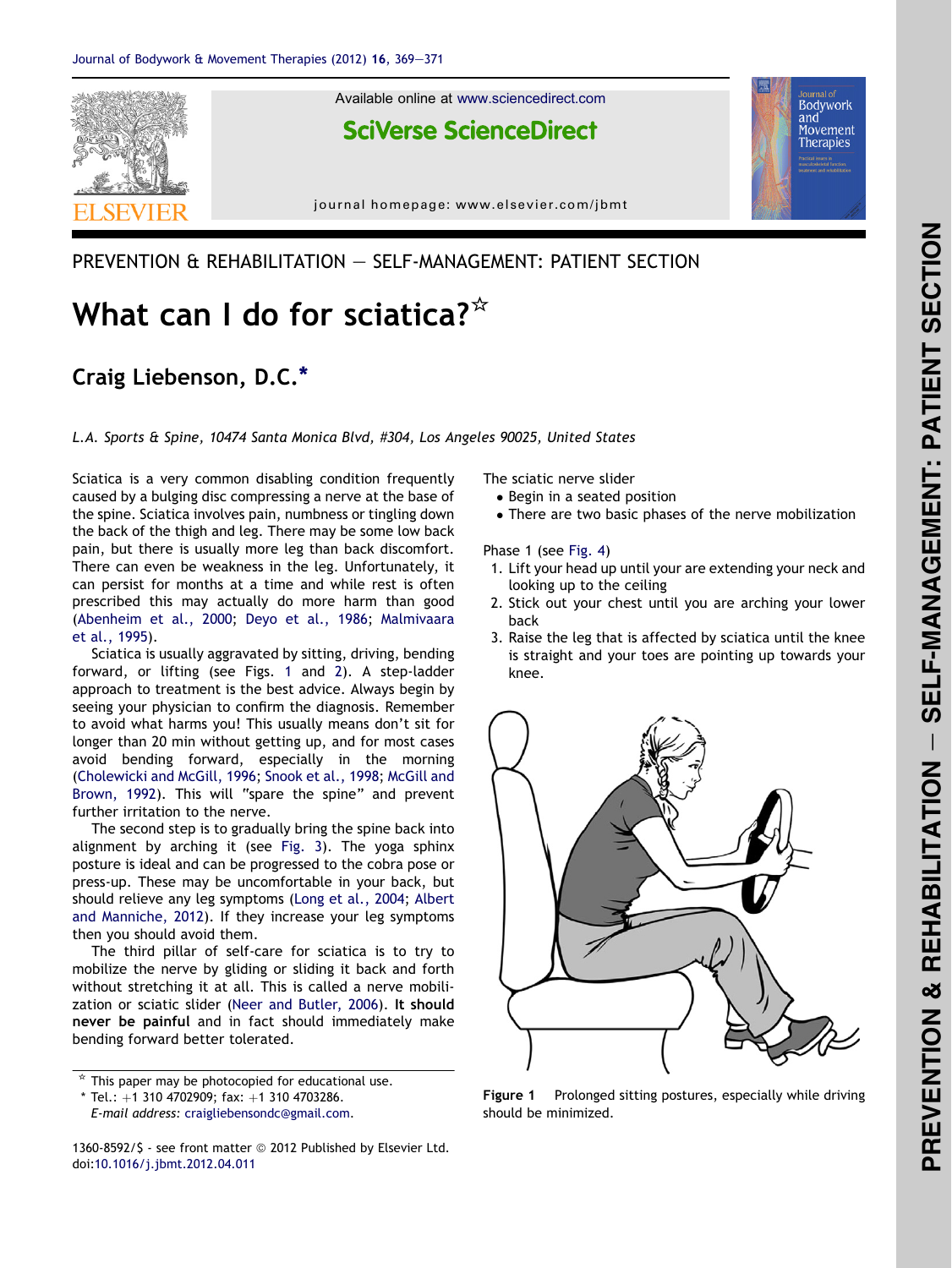<span id="page-1-0"></span>

Figure 2 Bending forward posture to avoid.

4. Remember - none of these movements should increase the sciatic or back pain.

#### Phase 2 (see Fig. 5 )

- 1. Drop your leg fully until it is dangling
- 2. Bend your neck forward until your chin is against your chest
- 3. Allow your lower back to round forward into a slightly slouched position

#### Repetitions

• Perform 12-20 slow repetitions

#### Sets

• Once



Figure 3 Sphinx posture.







Figure 5 Sciatic nerve slider  $-$  Phase 2.